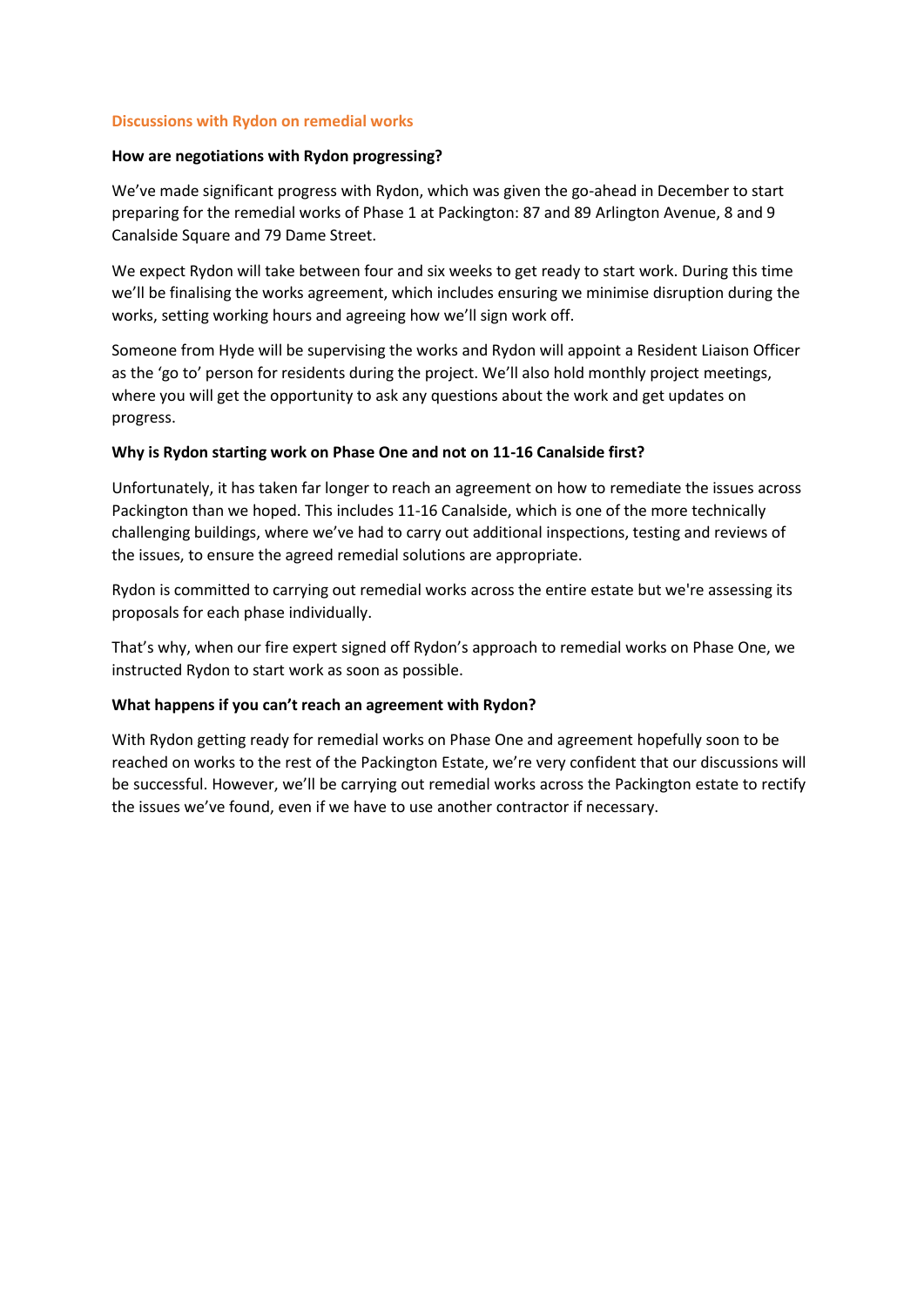## **How do I know which construction phase my building was in?**

Packington was constructed in six phases. The plan below shows the phases, along with completion dates for each phase. You can download a pdf of this plan from the Packington Building Safety page [\(www.hyde-housing.co.uk/packington\)](http://www.hyde-housing.co.uk/packington).



# **What are the limitation periods for each phase?**

Contracts have 'limitation periods' – which gives the various parties in the contract time to make claims against each other relating to failures to perform their contractual obligations. Under a contract executed as a deed, such as the building contract between Hyde and Rydon, the limitation period is usually 12 years.

As Packington was built in phases, the limitation period for each phase will have a different expiry date, typically 12 years after completion.

## **What are you doing if work hasn't started before a limitation period ends?**

As the Phase 1 properties at Packington were completed in 2010, the limitation period for claims against Rydon under the Phase 1 building contract will expire soon.

We've entered into a 'standstill agreement' with Rydon to preserve certain claims in respect of the Phase 1 Packington properties. The agreement effectively extends the limitation period for relevant claims relating to Phase 1 until 30 September 2022, giving Rydon time to carry out remedial works at Phase 1, without us having to start making a formal claim.

The limitation period for Phase 2 expires in late 2023, and we're comfortably within the limitation periods for the other phases. We'll continue to review the limitation periods and take steps to preserve the relevant claims if we need to.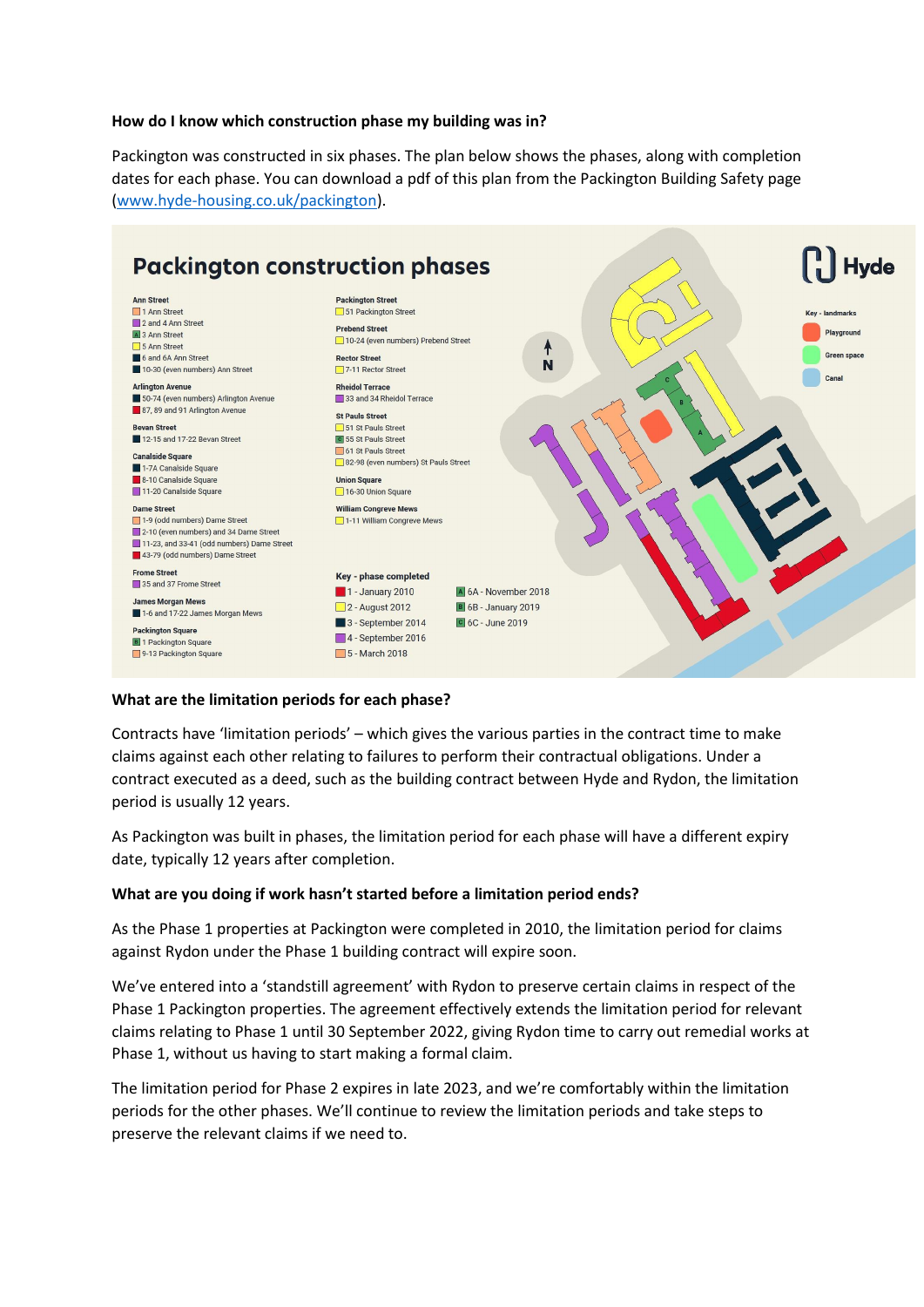## **Remedial works**

## **What remedial work is needed at Packington?**

Investigations have found that some of the fire barriers in the external walls are missing or defective in all blocks.

Additionally, materials used behind the zinc cladding of 11-16 Canalside are combustible and don't appear to match those in the construction drawings. Also, insulation behind the aluminum panels under some of the windows on the front of that building has been poorly installed and needs to be reinstalled correctly. We'll share the details of what work is going to be carried out, once we've agreed these with Rydon.

# **When will work start and how long will it take?**

We're waiting for feedback from Rydon about their discussions with London Borough of Islington's Building Control before the works can begin. It will take Rydon between four and six weeks to get ready to begin work on Phase One.

Once we've agreed the final works programme we will share this with customers. We'll hold regular project update meetings with customers during the works, so we can explain what's going to happen, and when, and you'll have the opportunity to ask questions about the project.

# **Who's going to pay for the work?**

We're doing everything we can to not pass costs onto customers. Rydon is committed to carrying out remedial works across the entire estate at its cost and we've applied to the Building Safety Fund for 11-16 Canalside. We'll also apply for any other funding, should it become available, and recover costs via legal action.

## **If you ask customers to pay, how will that work?**

We won't ask customers to pay for anything until we've exhausted all other options. However, under the terms of their leases, leaseholders are responsible for contributing financially to the cost of any remedial work to their building.

If we do need to pass on some of the costs, we will consult with you formally in advance, using a Section 20 notice.

A Section 20 notice is the start of a consultation process, where you will be provided with all the relevant information (type of works or service, reason for them being carried out, anticipated costs) and given the opportunity to give us your opinions on the planned works and costs.

You can find out more on the process on the Section 20 page of our website[: www.hyde](http://www.hyde-housing.co.uk/homeowners/major-works-and-section-20/)[housing.co.uk/homeowners/major-works-and-section-20/](http://www.hyde-housing.co.uk/homeowners/major-works-and-section-20/)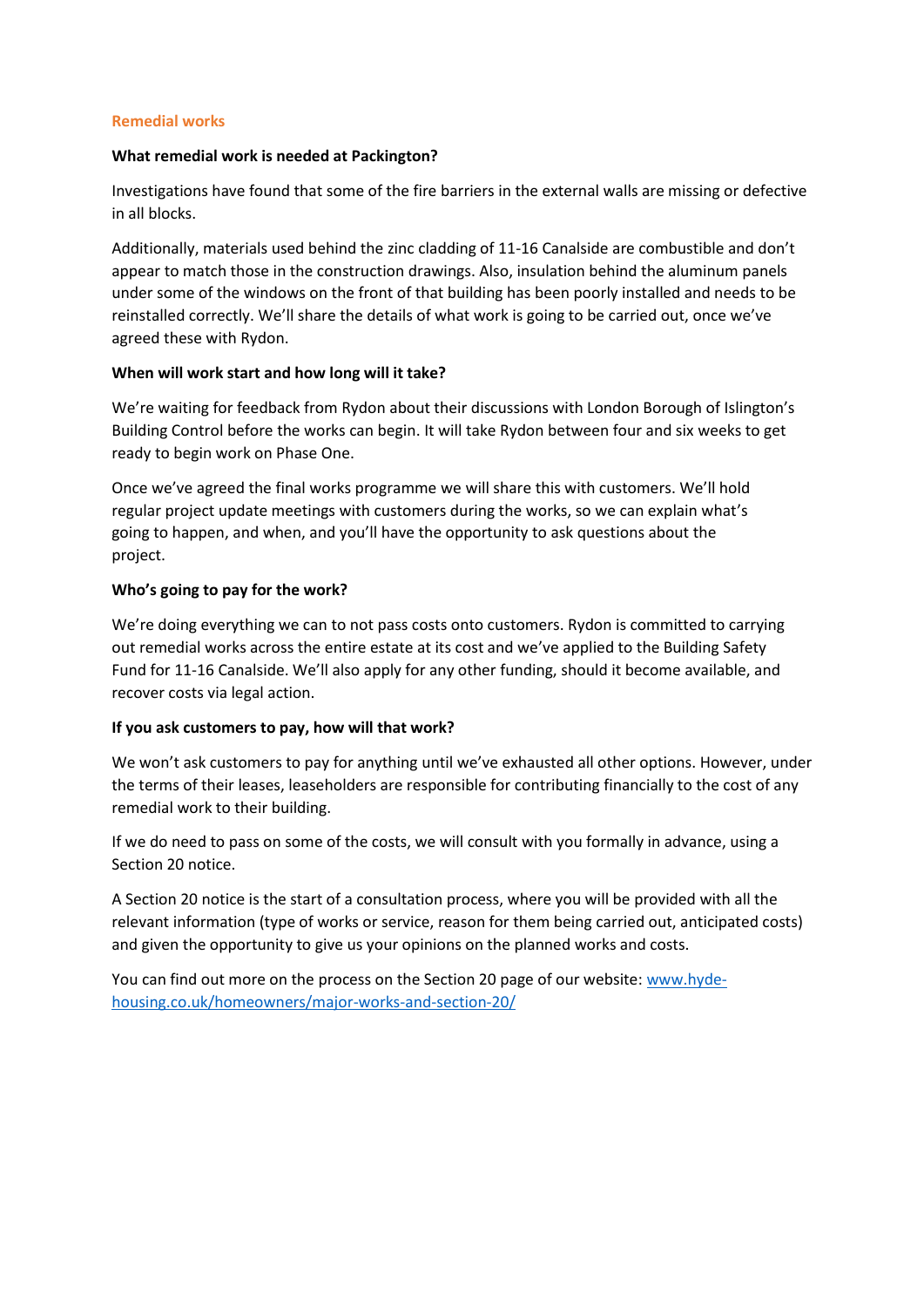## **Building Safety Fund**

## **What's the progress of the Building Safety Fund application?**

We met with DLUHC again on 21 December 21. Our application to the Building Safety Fund for 11-16 Canalside has passed the technical and lease review, we'll be providing an update in May 2022. We continue to meet with DLUHC every fortnight.

The BSF will not cover the whole costs of the work that's needed across Packington, which means we may still have to pass some of the costs on to customers. The BSF only covers remedial work to external wall systems, not internal compartmentation issues or waking watch.

Additionally, the BSF only covers costs that we could recover from customers. This means that we'll have to pay our share of the costs on behalf of our tenants, regardless of whether we're successful in our application for funding.

We'll return any money received from the BSF to DLUHC, if Rydon agrees to carry out, and pay for, all the necessary work at 11-16 Canalside. This money can't be used to pay for other works on the Packington estate.

# **Waking watch and fire alarms**

## **Why haven't you removed the waking watch, now the fire alarm systems have been installed?**

We've made every effort to remove waking watch but we've been unable to do so. Installing fire alarms, along with remote monitoring, has enabled us to minimise the roaming waking watch but we still need wardens in place to meet current National Fire Chiefs Council guidance and to support those customers who'll need help in an evacuation – we won't be sharing these customers' details.

Any further reduction in, or removal of, the waking watch will be based on risk and expert opinion. We won't remove the waking watch until we're satisfied it's safe to do so.

## **How is the size of the waking watch decided?**

The number of fire marshals is dictated by the layout of the estate, the number and size of buildings and the number of individual homes, and the number of vulnerable residents.

## **Can residents carry out the duties of the waking watch?**

We've explored the possibility of residents carrying out waking watch duties but our insurers have told us that we can't do this.

## **The estate has been split into zones for the roaming waking watch– how were these decided?**

We've split the estate into zones to reduce the size of the waking watch. Each zone is a physical structure, made up of one or more connected blocks or buildings. Marshals can easily patrol a zone, and therefore cover multiple buildings, so we need fewer marshals. If we managed each block of building individually, we'd need more marshals and it would be more expensive.

## **How did you find out which residents would need help in an evacuation?**

We rely on residents to let us know if anyone in their household requires help evacuating their building in the event of an emergency. We complete a Personal Emergency Evacuation Plan (PEEP) for each vulnerable resident based on this information.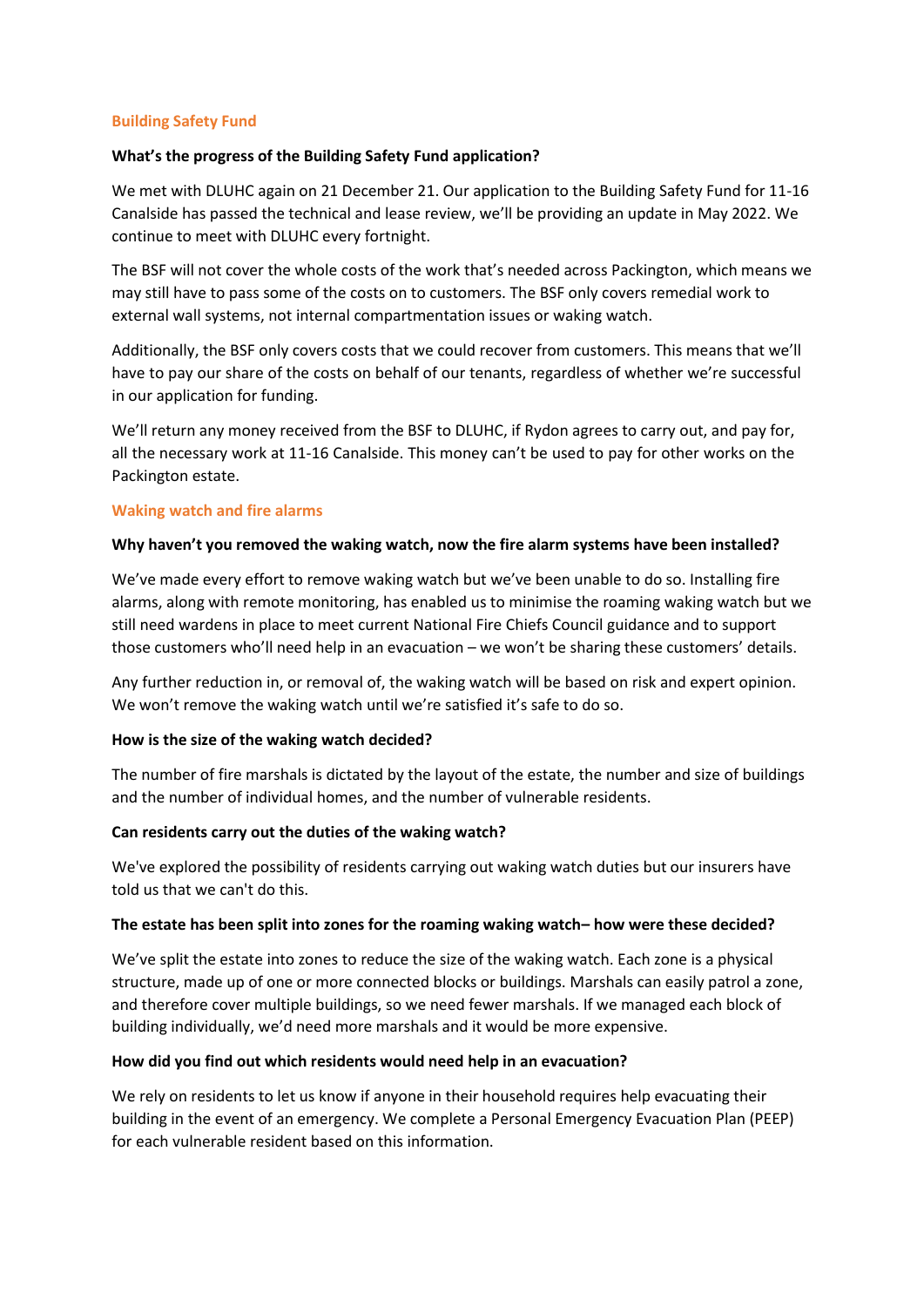To encourage everyone to get in touch, we previously put up posters in each block, and sent letters to all Packington residents, asking them to contact us if they, or a member of their household, had any vulnerabilities. We also contacted customers that had already told us they were vulnerable, to check if they needed a PEEP.

# **Did you consult with the fire brigade before putting the waking watch in place?**

The London Fire Brigade (LFB) doesn't advise us on what we should do in the event of changing the evacuation strategy of buildings and putting a waking watch in place. We've discussed what we're doing with LFB at every step of the way and it has agreed with our approach.

We're expected to follow the NFCC (National Fire Chiefs Council) guidance, which is enforced by fire authorities across the UK. If we don't follow the guidance it could result in enforcement action by the London Fire Brigade.

# **Are residents going to have to pay for the waking watch?**

We believe waking watch costs should be paid for by Rydon and we're pursuing this. We can't tell you how if, or how much you may have to pay just yet.

If we do have to pass costs on, we'll provide a breakdown of these to you. You'll be able to challenge these costs at a First Tier Tribunal, where we'll need to provide evidence that costs should be passed on to customers, are necessary and reasonable, and the waking watch contract offers the best value for money.

# **Did you apply for the Waking Watch Relief Fund to cover costs of the waking watch?**

Despite its name, the Government's Waking Watch Relief Fund doesn't cover the cost of waking watches, it only covers the installation of temporary fire alarm systems in buildings more than 18m high (in the case of Packington, only 11-16 Canalside is tall enough to be eligible). Unfortunately, our application and appeals were unsuccessful because we haven't yet billed customers for fire alarms.

# **Are customers going to have to pay for the fire alarm installation?**

We're asking Rydon to cover the cost of the fire alarm installation as part of our discussions. If we can't reach an agreement, then it's possible we may have to pass on these charges to customers. If we do have to pass costs on, you'll be able to challenge these costs at a First Tier Tribunal. We'll need to provide evidence that costs should be passed on to leaseholders, are necessary and reasonable, and the fire alarm installation contract offered the best value for money. Any costs would be billed in September 2022.

## **There have been a number of false alarms – have you resolved the issues with the alarm system?**

We're sorry for the confusion and concern about fire alarm testing and any false alarms. We're working with the manufacturer and the contractor which installed the alarm systems to identify the issues and are speaking to the waking watch management to ensure these incidents don't happen again.

# **Who's advising you on fire safety?**

Savills is our fire expert, which supports our internal fire safety team and provides waking watch services. PRP carried out the external wall inspections and TriFire is our fire consultant, which assessed PRP's reports and checked Rydon's proposals for remedial works. All these consultants are working for Hyde.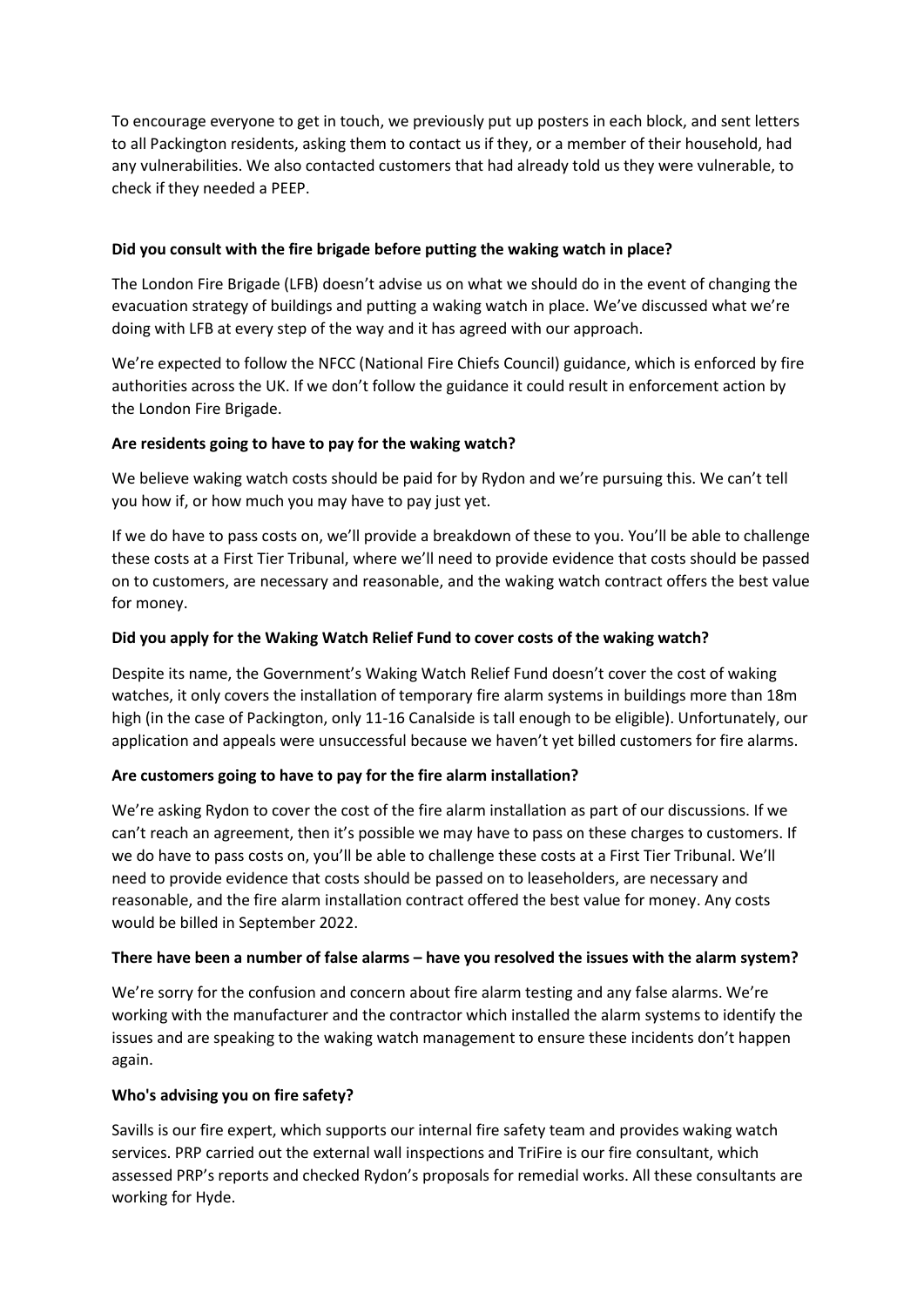## **External wall inspections**

# **Why did you carry out external wall inspections across the Packington estate in December 2020 and January 2021?**

We challenged some of the findings of previous external wall inspections carried out in 2020 and wanted to get a second opinion. We commissioned another of our consultants, PRP, to carry out further inspections, which were paid for by Hyde.

Under the forthcoming Fire Safety Act and the forthcoming Building Safety Bill, we'll have to carry out regular external wall inspections on some of our buildings as part of fire risk assessments.

You can find out more on the External wall system survey page of our website: [www.hyde](http://www.hyde-housing.co.uk/tenants/building-safety/external-wall-systems-ews/)[housing.co.uk/tenants/building-safety/external-wall-systems-ews/](http://www.hyde-housing.co.uk/tenants/building-safety/external-wall-systems-ews/)

#### **Why haven't you shared the external wall inspection reports with residents?**

Unfortunately, we can't share any details of the issues we've found in individual buildings until we've reached agreement with Rydon. Despite the positive progress we've made, we still need to be careful that we don't share anything that could potentially compromise any future legal claims we may have to make.

#### **Can you give us more details about the issues you've found?**

While most of the external wall systems provide adequate protection against fire, there are some areas of concern. Primarily, these are missing or poorly installed fire barriers and insulation. Plus, some materials used do not appear to match those in the construction plans.

### **Were these EWS1 assessments?**

No they weren't. An EWS1 form was developed by the Royal Institute of Chartered Surveyors (RICS) for lenders, based on an EWS1 assessment, and must be carried out by an approved EWS1 assessor. The external wall inspections we carried out were part of an overall assessment of fire risk – taking all layers of protection in a building into account (from the external walls, to compartmentation and all the way to fire extinguishers and signage).

## **Can I have an EWS1 form for my building?**

EWS1 forms are only required for buildings 18m high or above. In the case of Packington, this means only 11-16 Canalside needs an EWS1 form, which will be provided once work is completed.

Lenders ask for an EWS1 form before deciding to lend against a property; it's not a legal requirement. and is only applicable to buildings more than 18m tall.

There's no guarantee the EWS1 form will be the one lenders ask for once works are finished, as building safety legislation and the approach of the financial sector are changing continually.

We'll give you documentation that will be accepted by lenders for sales and re-mortgaging purposes, once remedial work is finished, but this may not be an EWS1 form.

You can find out more about EWS1 forms on our website at:

[www.hyde-housing.co.uk/tenants/building-safety/external-wall-systems-ews/](http://www.hyde-housing.co.uk/tenants/building-safety/external-wall-systems-ews/)